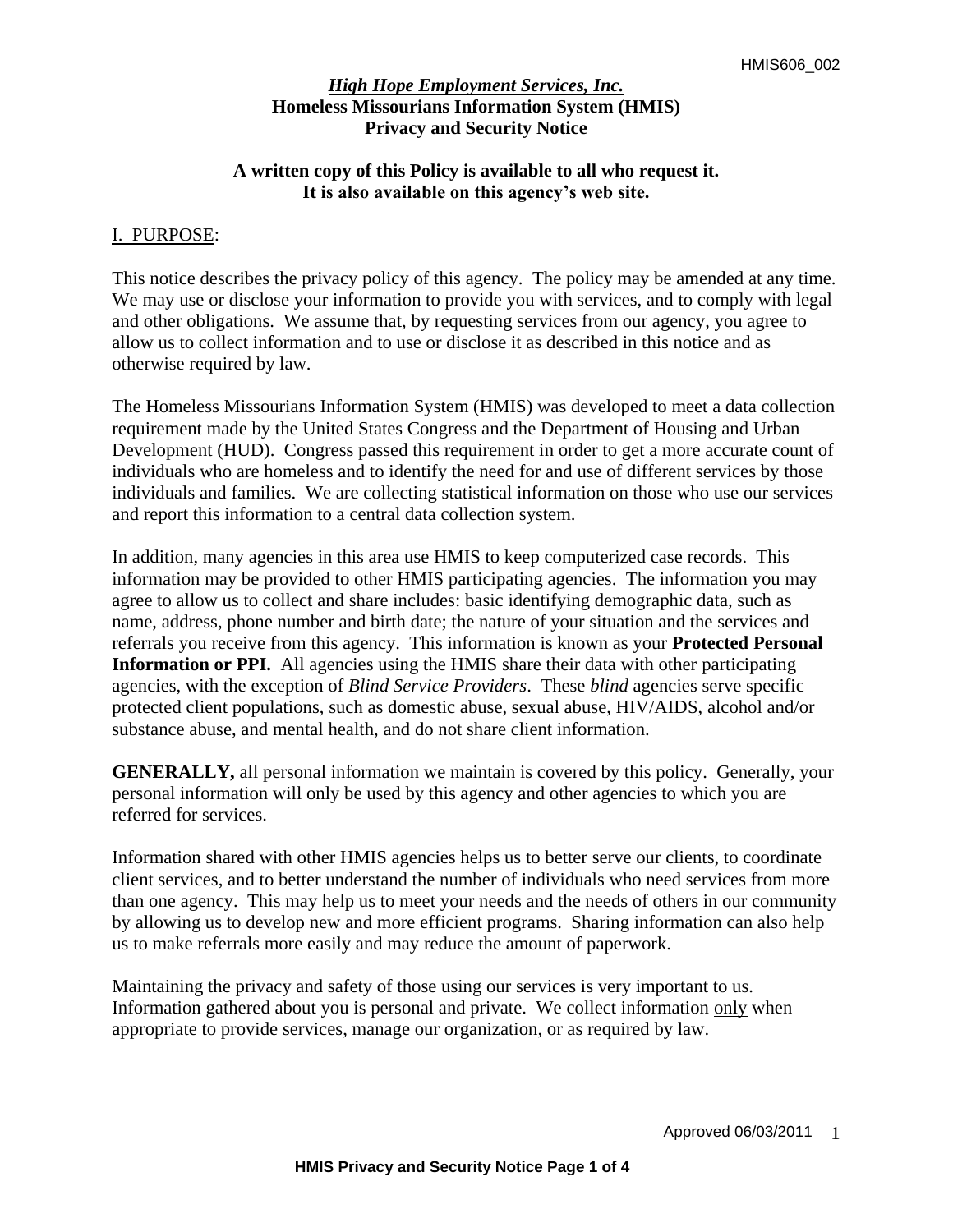# II. CONFIDENTIALITY RIGHTS:

This agency has a confidential policy that has been approved by its Board of Directors. This policy follows all HUD confidentiality regulations that are applicable to this agency, including those covering programs that receive HUD funding for homeless services. Separate rules apply for HIPPA privacy and security regulations regarding medical records.

This agency will use and disclose personal information from HMIS only in the following circumstances:

- 1. To provide or coordinate services to an individual.
- 2. For functions related to payment or reimbursement for services.
- 3. To carry out administrative functions including, but not limited to legal, audit, personnel, planning, oversight or management functions.
- 4. Databases used for research, where all identifying information has been removed.
- 5. Contractual research where privacy conditions are met.
- 6. Where a disclosure is required by law and disclosure complies with and is limited to the requirements of the law. Instances where this might occur are during a medical emergency, to report a crime against staff of the agency or a crime on agency premises, or to avert a serious threat to health or safety, including a person's attempt to harm himself or herself.
- 7. To comply with government reporting obligations.
- 8. In connection with a court order, warrant, subpoena or other court proceeding where disclosure is required.

# III. YOUR INFORMATION RIGHTS:

As a client receiving services at this agency, you have the following rights:

- 1. **Access to your record**. You have the right to review your HMIS record. At your request, we will assist in viewing the record within five working days.
- 2. **Correction of your record**. You have the right to request to have your record corrected so that information is up-to-date and accurate to ensure fairness in its use.
- 3. **Refusal**. Our ability to assist you depends on having certain personal identifying information. If you choose not to share the information we request, we reserve the right to decline to provide you with services as doing so could jeopardize our status as a service provider.
- 4. **Agency's Right to Refuse Inspection of an Individual Record**. Our agency may deny you the right to inspect or copy your personal information for the following reasons:
	- a. information is compiled in reasonable anticipation of litigation or comparable proceedings;
	- b. information about another individual other than the agency staff would be disclosed;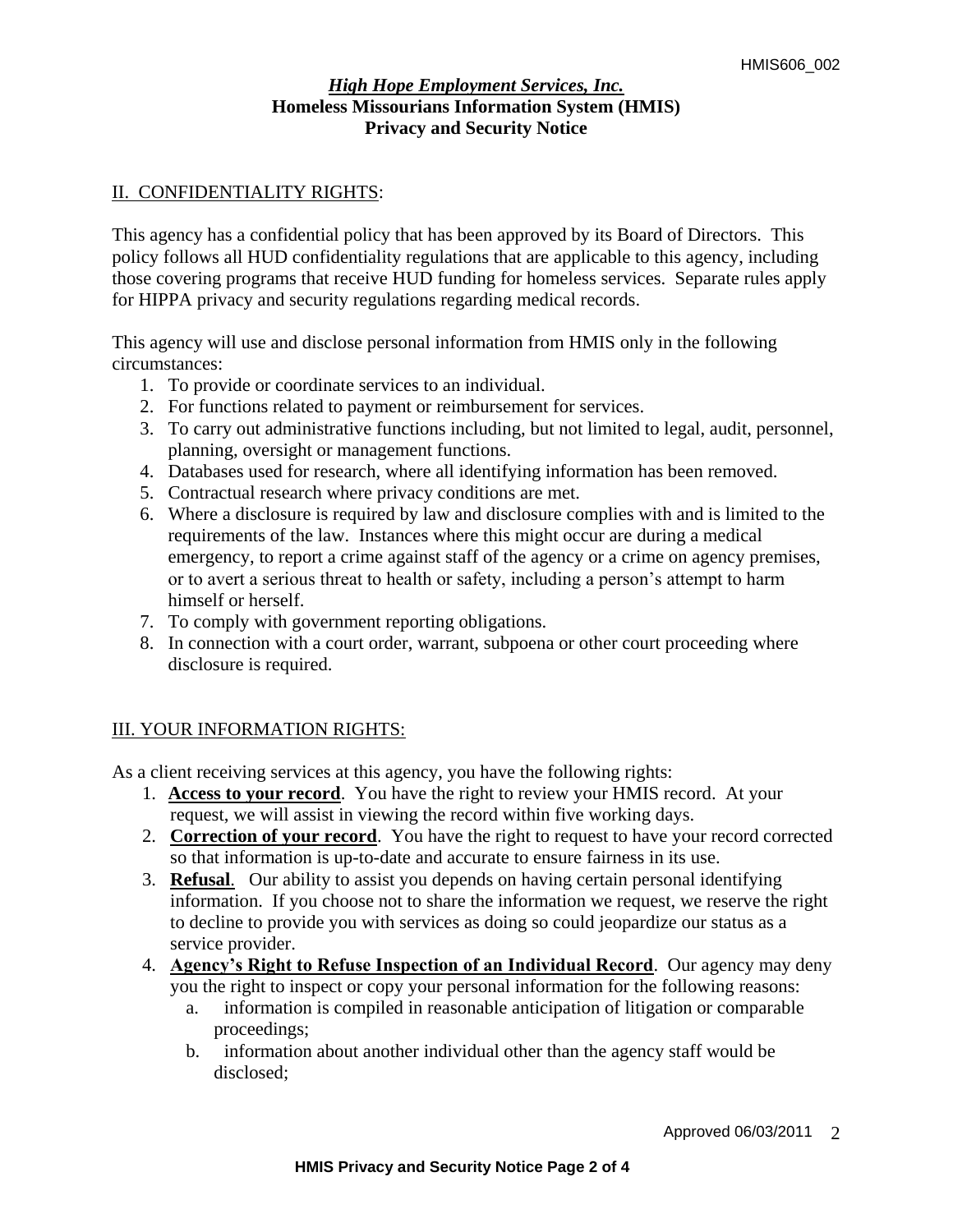- c. information was obtained under a promise of confidentiality other than a promise from this provider and disclosure would reveal the source of the information; or
- d. information, the disclosure of which would be reasonably likely to endanger the life or physical safety of any individual.
- 5. **Harassment.**The agency reserves the right to reject repeated or harassing requests for access or correction. However, if the agency denies your request for access or correction, you will be provided written documentation regarding your request and the reason for denial. A copy of that documentation will also be included in your client record.
- 6. **Grievance***.* You have the right to be heard if you feel that your confidentiality rights have been violated, if you have been denied access to your personal records, or if you have been put at personal risk, or harmed. Our agency has established a formal grievance process for you to use in such a circumstance.**To file a complaint or grievance you should contact our Executive Director Andrea Rowland at: 660-265- 4614**

# IV. HOW YOUR INFORMATION WILL BE KEPT SECURE:

Protecting the safety and privacy of individuals receiving services and the confidentiality of their records is of paramount importance to us. Through training, policies, procedures and software, we have taken the following steps to make sure your information is kept safe and secure:

- 1. The computer program we use has the highest degree of security protection available.
- 2. Only trained and authorized individuals will enter or view your personal information.
- 3. Your name and other identifying information will not be contained in HMIS reports that are issued to local, state or national agencies.
- 4. Employees receive training in privacy protection and agree to follow strict confidentiality standards before using the system.
- 5. The server/database/software only allows individuals access to the information. Only those who should see certain information will be allowed to see that information.
- 6. The server/database will communicate using 128-bit encryption-an Internet technology intended to keep information private while it is transported back and forth across the Internet. Furthermore, identifying data stored on the server is also encrypted or coded so that it cannot be recognized.
- 7. The server/database exists behind a firewall-a device meant to keep hackers/crackers/viruses/etc. away from the server.
- 8. The main database will be kept physically secure, meaning only authorized personnel will have access to the server/database.
- 9. System Administrators employed by the HMIS and the agency support the operation of the database. Administration of the database is governed by agreements that limit the use of personal information to providing administrative support and generating reports using aggregated information. These agreements further insure the confidentiality of your personal information.